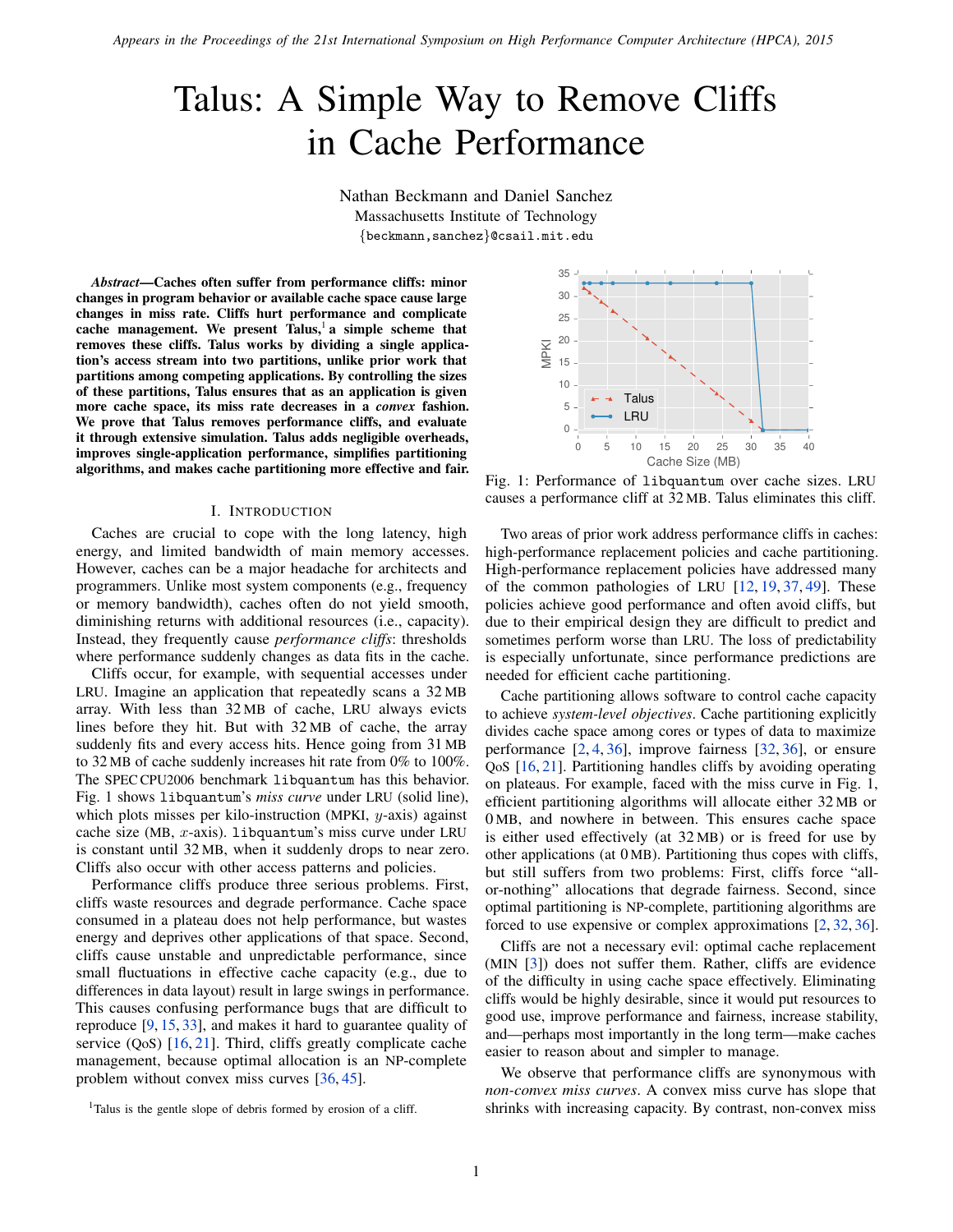curves have regions of small slope (plateaus) followed by regions of larger slope (cliffs). Convexity means that additional capacity gives smooth and diminishing hit rate improvements.

We present Talus, a simple partitioning technique that ensures convex miss curves and thus eliminates performance cliffs in caches. Talus achieves convexity by partitioning *within* a single access stream, as opposed to prior work that partitions *among* competing access streams. Talus divides accesses between two *shadow partitions*, invisible to software, that emulate caches of a larger and smaller size. By choosing these sizes judiciously, Talus ensures convexity and improves performance. Our key insight is that only the miss curve is needed to do this. We make the following contributions:

- We present Talus, a simple method to remove performance cliffs in caches. Talus operates on miss curves, and works with any replacement policy whose miss curve is available.
- We prove Talus's convexity and generality under broad assumptions that are satisfied in practice.
- We design Talus to be *predictable*: its miss curve is trivially derived from the underlying policy's miss curve, making Talus easy to use in cache partitioning.
- We contrast Talus with bypassing, a common replacement technique. We derive the optimal bypassing scheme and show that Talus is superior, and discuss the implications of this result on the design of replacement policies.
- We develop a practical, low-overhead implementation of Talus that works with existing partitioning schemes and requires negligible hardware and software overheads.
- We evaluate Talus under simulation. Talus transforms LRU into a policy free of cliffs and competitive with state-ofthe-art replacement policies [\[12,](#page-11-7) [19,](#page-11-8) [37\]](#page-11-9). More importantly, Talus's convexity simplifies cache partitioning algorithms, and automatically improves their performance and fairness.

In short, Talus is the first approach to offer *both* the benefits of high-performance cache replacement and the versatility of software control through cache partitioning.

## II. BACKGROUND AND INSIGHTS

<span id="page-1-0"></span>We first review relevant work in cache replacement and partitioning, and develop the insights behind Talus.

# *A. Replacement policies*

The optimal replacement policy, Belady's MIN [\[3,](#page-11-14) [30\]](#page-11-15), relies on a perfect oracle to replace the line that will be reused furthest in the future. Prior work has proposed many mechanisms and heuristics that attempt to emulate optimal replacement. We observe that, details aside, they use three broad techniques:

- Recency: Recency prioritizes recently used lines over old ones. LRU uses recency alone, which has obvious pathologies (e.g., thrashing and scanning [\[10,](#page-11-16) [37\]](#page-11-9)). Most high-performance policies combine recency with other techniques.
- Classification: Some policies divide lines into separate classes, and treat lines of each class differently. For example, several policies classify lines as reused or non-reused [\[19,](#page-11-8) [24\]](#page-11-17). Classification works well when classes have markedly different access patterns.
- Protection: When the working set does not fit in the cache, some policies choose to protect a portion of the working

set against eviction from other lines to avoid thrashing. Protection is equivalent to thrash-resistance [\[19,](#page-11-8) [37\]](#page-11-9).

High-performance policies implement these techniques in different ways. DIP [\[37\]](#page-11-9) enhances LRU by dynamically detecting thrashing using set dueling, and protects lines in the cache by inserting most lines at low priority in the LRU chain. DIP inserts a fixed fraction of lines ( $\epsilon = 1/32$ ) at high priority to avoid stale lines. DRRIP [\[19\]](#page-11-8) classifies between reused and non-reused lines by inserting lines at medium priority, includes recency by promoting lines on reuse, and protects against thrashing with the same mechanism as DIP. SHiP [\[49\]](#page-11-10) extends DRRIP with more elaborate classification, based on the memory address, PC, or instruction sequence. PDP [\[12\]](#page-11-7) decides how long to protect lines based on the reuse distance distribution, but does not do classification. IbRDP [\[22\]](#page-11-18) uses PC-based classification, but does not do protection.

These policies improve over LRU on average, but have two main drawbacks. First, these policies use empirically tuned heuristics that may not match application behavior, so they sometimes perform worse than LRU (Sec. [VII-C\)](#page-8-0). Second, and more importantly, the miss curve for these policies cannot be easily estimated in general, which makes them hard to use with partitioning, as we discuss next.

# *B. Cache partitioning*

Cache partitioning allows software to divide space among cores, threads, or types of data  $[2, 7, 40]$  $[2, 7, 40]$  $[2, 7, 40]$  $[2, 7, 40]$ , enabling systemwide management of shared caches. There are several ways to implement partitioning schemes. Way partitioning [\[1,](#page-11-21) [7\]](#page-11-19) is simple and commonly used, but it allows only few coarse partitions and degrades associativity. Fine-grained partitioning techniques like Vantage [\[40\]](#page-11-20) and Futility Scaling [\[48\]](#page-11-22) support hundreds of inexpensive partitions sized in cache lines, and strictly enforce these sizes. Finally, set partitioning can be implemented in hardware through reconfigurable or molecular caches [\[38,](#page-11-23) [47\]](#page-11-24), or in software by using page coloring [\[29\]](#page-11-25).

Replacement policies vs. partitioning: Cache partitioning is often used to improve performance in systems with shared caches [\[32,](#page-11-13) [36,](#page-11-5) [44\]](#page-11-26), and is sometimes compared to thread-aware extensions of several replacement policies [\[12,](#page-11-7) [17,](#page-11-27) [19\]](#page-11-8). However, cache partitioning has many other uses beyond performance, and is better thought of as an enabling technology for *software control of the cache*. Partitioning strikes a nice balance between scratchpad memories, which yield control to software but are hard to use, and conventional hardware-only caches, which are easy to use but opaque to software. For instance, partitioning has been used to improve fairness [\[32,](#page-11-13) [35\]](#page-11-28), implement priorities and guarantee QoS [\[8,](#page-11-29) [13,](#page-11-30) [21\]](#page-11-4), improve NUCA designs [\[2,](#page-11-11) [28\]](#page-11-31), and eliminate side-channel attacks [\[34\]](#page-11-32). Talus adds another capability to partitioning: eliminating cache performance cliffs.

Partitioning is therefore a general tool to help achieve *systemlevel objectives*. After all, caches consume over half of chip area in modern processors [\[27\]](#page-11-33); surely, software should have a say in how they are used. Hardware-only replacement policies simply do not support this—they use policies fixed at design time and cannot know what to optimize for.

# *C. Predictability*

We say that a replacement policy is *predictable* if the *miss curve*, i.e. its miss rate on a given access stream at different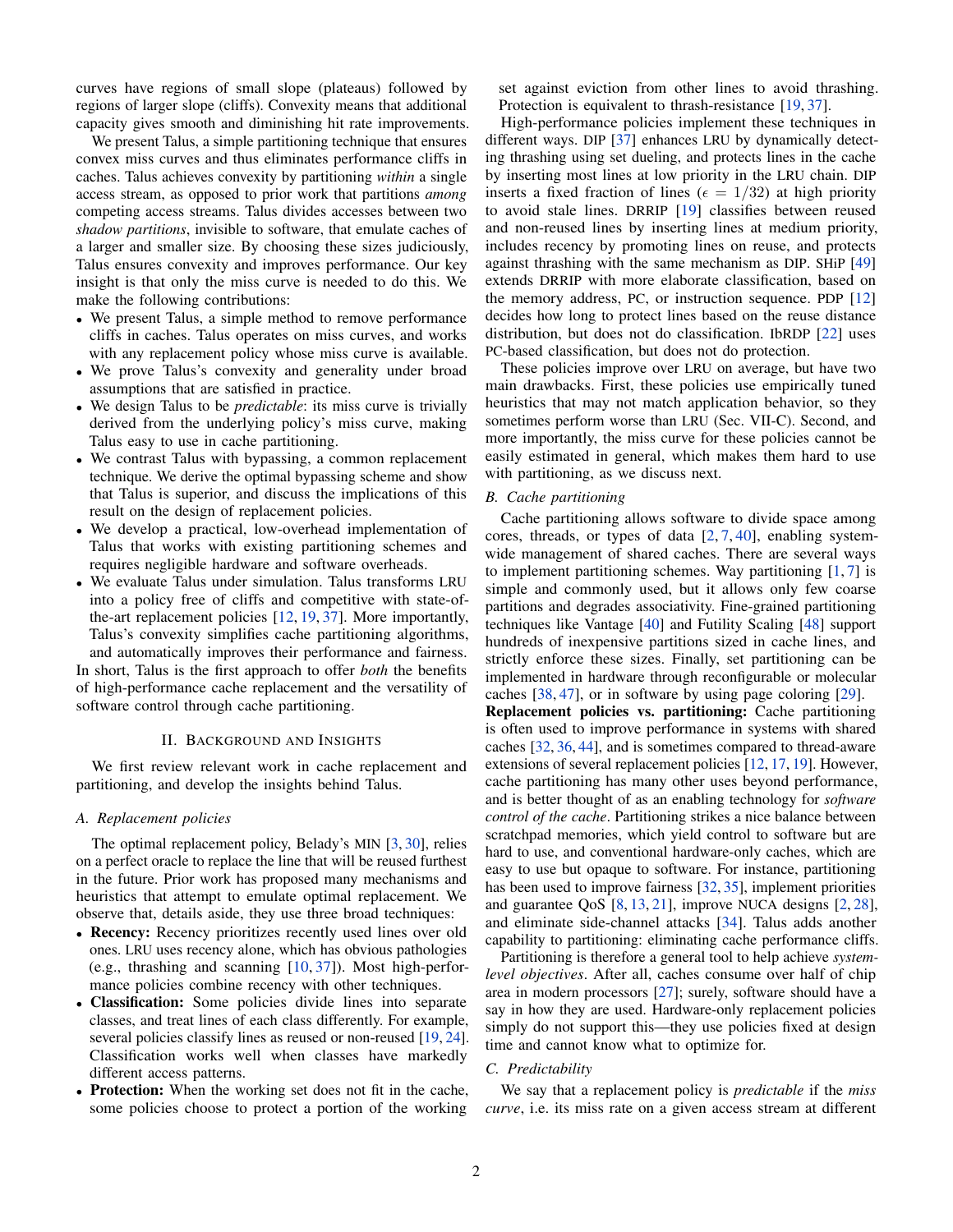partition sizes, can be estimated efficiently. Miss curves allow partitioning policies to reason about the effect of different partition sizes without actually running and measuring performance at each size. Using miss curves, dynamic partitioning algorithms can find and set the appropriate sizes without trial and error. Because resizing partitions is slow and the space of choices is very large, predictability is highly desirable.

The need for predictability has confined partitioning to LRU in practice. LRU's miss curve can be cheaply sampled in hardware using utility monitors (UMONs) [\[36\]](#page-11-5), or in software using address-based sampling [\[11,](#page-11-34) [42\]](#page-11-35). However, highperformance replacement policies lack this predictability. Since they are designed empirically and do not obey the stack property [\[30\]](#page-11-15), there is no simple known monitoring scheme that can sample their miss curve cheaply. Likewise, much work has gone into modeling LRU's performance for general access patterns, but little for high-performance policies. For example, DIP was analyzed on cyclic, scanning access patterns [\[37\]](#page-11-9) (e.g., libquantum in [Fig. 1\)](#page-0-1). While insightful, this analysis does not extend to general access patterns that do not exhibit cyclic behavior (e.g., [Fig. 3](#page-3-0) in [Sec. III;](#page-2-0) see also [Sec. V-C\)](#page-5-0).

Alternatively, non-predictable policies can adapt through slow trial and error [\[8,](#page-11-29) [14\]](#page-11-36). However, these schemes can get stuck in local optima, scale poorly beyond few cores, and are unresponsive to changes in application behavior since partitions take tens of milliseconds to be resized.

Convexity is thus not a substitute for predictability. Some high-performance policies are mostly convex in practice (e.g., DRRIP [\[19\]](#page-11-8), [Fig. 10\)](#page-9-0), but without some way of predicting their performance, such policies cannot be effectively controlled by software to achieve system-level objectives.

High-performance cache replacement and partitioning are consequently at loggerheads: techniques that improve singlethread performance are incompatible with those used to manage shared caches. This is unfortunate, since in principle they should be complementary. *A key contribution of Talus is to eliminate this conflict* by capturing much of the benefit of highperformance policies without sacrificing LRU's predictability.

# *D. Convexity*

Convexity means that *the miss curve's slope shrinks as cache space grows* [\[45\]](#page-11-6). Convexity implies that the cache yields diminishing returns on performance with increasing cache space, and thus implies the absence of cliffs. It has two other important benefits: it makes simple allocation algorithms (e.g., hill climbing) optimal, and it avoids all-or-nothing behavior, improving fairness. Although the benefits of convexity may not be obvious, prior work shows that there is latent demand for convex cache behavior in order to simplify cache management. Simple resource allocation: Without convexity, partitioning cache capacity to maximize performance is an NP-complete problem [\[45\]](#page-11-6). Existing algorithms yield approximate and often good solutions, but they are either inefficient [\[36\]](#page-11-5) or complex [\[2,](#page-11-11) [32\]](#page-11-13). This makes them hard to apply to large-scale systems or multi-resource management [\[4\]](#page-11-12). Alternatively, prior work consciously ignores non-convexity and applies convex optimization [\[4,](#page-11-12) [8\]](#page-11-29), sacrificing performance for simplicity and reduced overheads. As we will see in [Sec. VII,](#page-7-0) applying convex optimization to LRU wipes out most of the benefits of

partitioning. Thus, it is not surprising that prior techniques that use hill climbing or local optimization methods to partition LRU find little benefit  $[4, 8]$  $[4, 8]$ , and those that use more sophisticated methods, such as Lookahead or dynamic programming, report significant gains [\[2,](#page-11-11) [21,](#page-11-4) [32,](#page-11-13) [36,](#page-11-5) [40,](#page-11-20) [50\]](#page-11-37).

Convexity eliminates this tradeoff, as cheap convex optimization (e.g., hill climbing) finds the optimal sizes [\[5,](#page-11-38) [45\]](#page-11-6). By ensuring convexity, Talus simplifies cache management.

Fairness: Even if optimization complexity is not a concern, eliminating cliffs also avoids all-or-nothing behavior in allocations and improves fairness. For example, imagine a system with a 32 MB cache running two instances of libquantum (with miss curve shown in [Fig. 1,](#page-0-1) solid line). If the cache is unpartitioned, both applications will evict each other's lines, getting no hits (both will have effective capacity below the 32 MB cliff). Partitioning can help one of the applications by giving it the whole 32 MB cache, but this is unfair. Any other choice of partition sizes will yield no benefit. Imbalanced partitioning [\[35\]](#page-11-28) finds that this is common in parallel applications, and proposes to allocate most cache space to a single thread of a homogeneous parallel application to improve performance. Convex miss curves make this unnecessary: with Talus' miss curve [\(Fig. 1,](#page-0-1) dashed line), giving 16 MB to each instance of libquantum accelerates both instances equally and maximizes the cache's hit rate. In general, with homogeneous threads and convex miss curves, the maximum-utility point is equal allocations, which is also the most fair.

In summary, convexity not only provides smooth, stable behavior, but makes optimal resource allocation cheap, improves fairness, and leads to better allocation outcomes.

## III. TALUS EXAMPLE

<span id="page-2-0"></span>This section illustrates how Talus works with a simple example. Talus uses partitioning to eliminate cache performance cliffs. Unlike prior work that partitions capacity among different cores, Talus partitions *within a single access stream*. It does so by splitting the cache (or, in partitioned caches, each softwarevisible partition) into two hidden *shadow partitions*. It then controls the size of these partitions and how accesses are distributed between them to achieve the desired performance.

Talus computes the appropriate shadow partition configuration using miss curves; in this example we use the miss curve in [Fig. 3. Fig. 3](#page-3-0) is the miss curve of LRU on an application that accesses 2 MB of data at random, and an additional 3 MB sequentially. This results in a performance cliff around 5 MB, when MPKI suddenly drops from 12 to 3 once the application's data fits in the cache. Since the cache gets 12 MPKI at 2 MB, there is no benefit from additional capacity from 2 until 5 MB. Hence at 4 MB, half of the cache is essentially wasted since it could be left unused with no loss in performance.

Talus can eliminate this cliff and improve performance. Specifically, in this example Talus achieves 6 MPKI at 4 MB. The key insight is that LRU is inefficient at 4 MB, but LRU is efficient at 2 MB and 5 MB. Talus thus *makes part of the cache behave like a 2 MB cache, and the rest behave like a 5 MB cache.* As a result, the 4 MB cache behaves like a combination of efficient caches, and is itself efficient. Significantly, Talus requires only the miss curve to ensure convexity. Talus is totally blind to the behavior of individual lines, and does *not*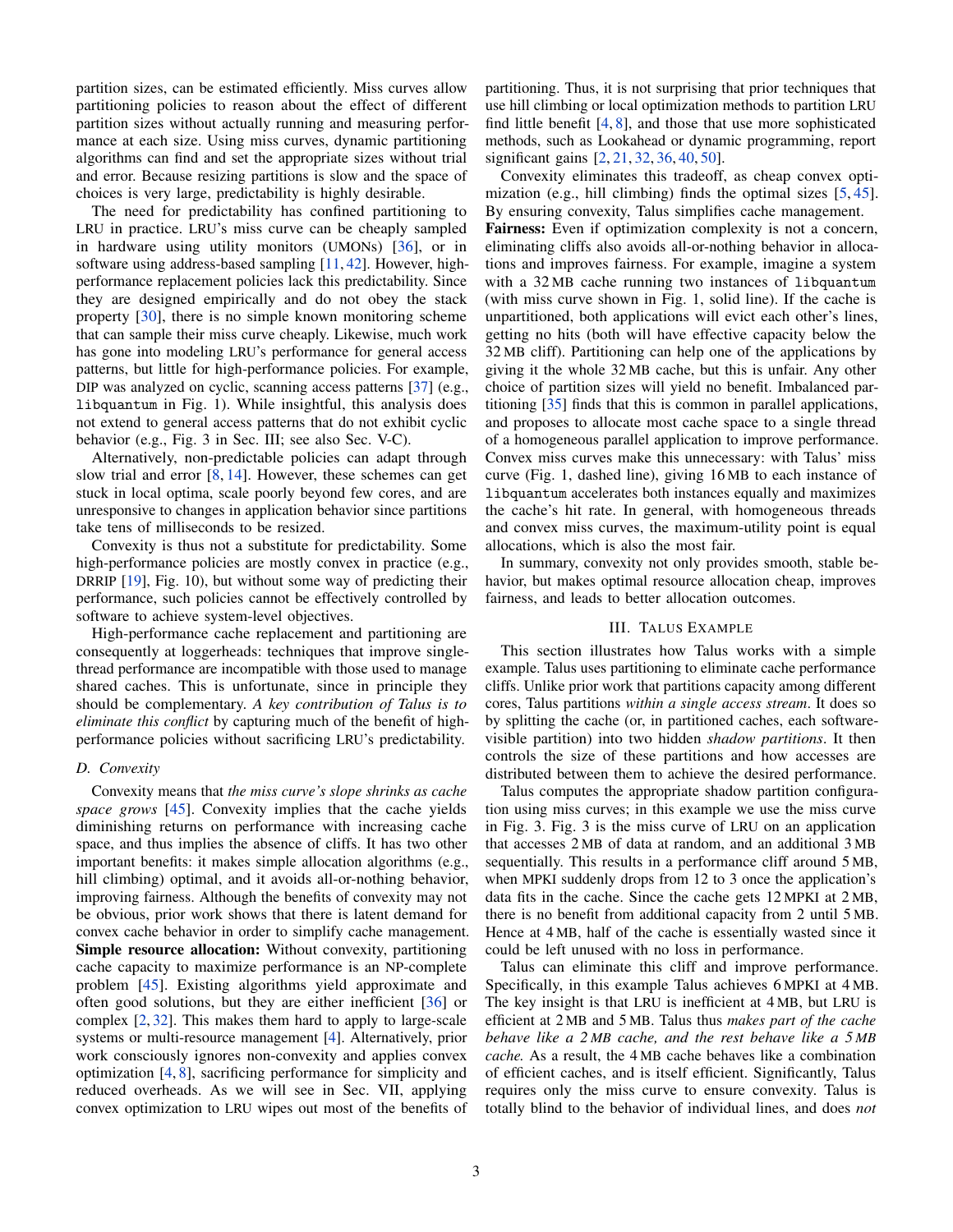<span id="page-3-1"></span>

Fig. 2: Performance of various caches for the miss curve in [Fig. 3.](#page-3-0) [Fig. 2a](#page-3-1) and [Fig. 2b](#page-3-1) show the original cache (i.e., without Talus), conceptually dividing each cache by sets, and dividing accesses evenly across sets. [Fig. 2c](#page-3-1) shows how Talus eliminates the performance cliff with a 4 MB cache by dividing the cache into partitions that *behave like the original* 2 MB (top) and 5 MB (bottom) caches. Talus achieves this by dividing accesses in *dis*-proportion to partition size.

<span id="page-3-0"></span>

Fig. 3: Example miss curve from an application with a cliff at 5 MB. [Sec. III](#page-2-0) shows how Talus smooths this cliff at 4 MB.

distinguish between lines' usage (e.g., sequential vs. randomaccess data), nor is Talus tied to particular replacement policies.

Talus traces out the *convex hull* [\[26\]](#page-11-39) of the original miss curve, the dotted line in [Fig. 3.](#page-3-0) The convex hull of a curve is the smallest convex shape that contains the curve. Intuitively, it is the curve produced by stretching a taut rubber band across the curve from below. The convex hull thus connects points on the original curve, bridging its non-convex regions. The convex hull of a curve can be cheaply found with a single pass through the original curve using the three-coins algorithm [\[31\]](#page-11-40).

[Fig. 2](#page-3-1) shows how Talus works in this example. First, we describe how the cache behaves at 2 MB and 5 MB, and then show how Talus combines parts of these caches at 4 MB. [Fig. 2a](#page-3-1) shows the original 2 MB cache, split into parts by sets in a 1 : 2 ratio. [Fig. 3](#page-3-0) indicates this application accesses the cache at rate of 24 accesses per kilo-instruction (APKI). With a hashed cache, incoming accesses will be evenly split across sets, so accesses are also split at a 1 : 2 ratio between the top and bottom sets. Specifically, the top third of sets receive  $24/3 = 8$  APKI, and the bottom two thirds receive  $24 \times 2/3 = 16$  APKI (left side of [Fig. 2a\)](#page-3-1). [Fig. 3](#page-3-0) further indicates a miss rate of 12 MPKI at 2 MB. Misses are also distributed approximately in proportion to accesses [\[37\]](#page-11-9), so the top sets produce  $12/3 = 4$  MPKI and the bottom sets  $12 \times 2/3 = 8$  MPKI (right side of [Fig. 2a\)](#page-3-1).

[Fig. 2b](#page-3-1) is similar, but for a 5 MB cache. This cache is also split by sets at a 1 : 2 ratio. It achieves 3 MPKI, coming from the top sets at 1 MPKI and the bottom sets at 2 MPKI.

Finally, [Fig. 2c](#page-3-1) shows how Talus manages the 4 MB cache using set partitioning. The top sets behave like the top sets of the 2 MB cache [\(Fig. 2a\)](#page-3-1), and the bottom sets behave like the bottom sets of the 5 MB cache [\(Fig. 2b\)](#page-3-1). This is possible because Talus does *not* hash addresses evenly across sets. Instead, Talus distributes them in the same proportion as the original caches, at a 1 : 2 ratio between top : bottom. Hence the top sets in [Fig. 2c](#page-3-1) operate *identically* to the top sets in [Fig. 2a.](#page-3-1) (They receive the same accesses, have the same number of sets and lines, etc.) In particular, the top sets in [Fig. 2c](#page-3-1) and [Fig. 2a](#page-3-1) have the same miss rate of 4 MPKI. Similarly, the bottom sets between [Fig. 2c](#page-3-1) and [Fig. 2b](#page-3-1) behave identically and have the same miss rate of 2 MPKI. Hence the total miss rate in [Fig. 2c](#page-3-1) is  $4 + 2 = 6$  MPKI (instead of the original 12 MPKI). This value lies on the convex hull of the miss curve, as shown in [Fig. 3.](#page-3-0)

In this example, Talus partitions by set. However, with sufficient associativity, capacity is the dominant factor in cache performance, and cache organization or partitioning scheme are less important. So while this example uses set partitioning, Talus works with other schemes, e.g. way partitioning.

The only remaining question is how Talus chooses the partition sizes and sampling rates. 4 MB lies at a ratio of 2 : 1 between the end points 2 MB and 5 MB. Although not obvious, the partitioning ratio should be the inverse, 1 : 2. We derive and explain this in detail in the next section.

# IV. TALUS: CONVEXITY BY DESIGN

[Fig. 4](#page-4-0) summarizes the parameters Talus controls. It shows a single application accessing a cache of size s, employing some replacement policy that yields a miss curve  $m(s)$ . For example,  $m(1 \text{ MB})$  gives the miss rate of a 1 MB cache. Talus divides the cache into two shadow partitions of sizes  $s_1$  and  $s_2$ , where  $s = s_1 + s_2$ . Each shadow partition has its own miss curve,  $m_1(s_1)$  and  $m_2(s_2)$  respectively. Furthermore, Talus inserts a fraction  $\rho$  of the access stream into the first shadow partition, and the remaining  $1 - \rho$  into the second.

We now show how, for any given size  $s$ , we can choose  $s_1$ ,  $s_2$ , and  $\rho$  to achieve performance on the convex hull of the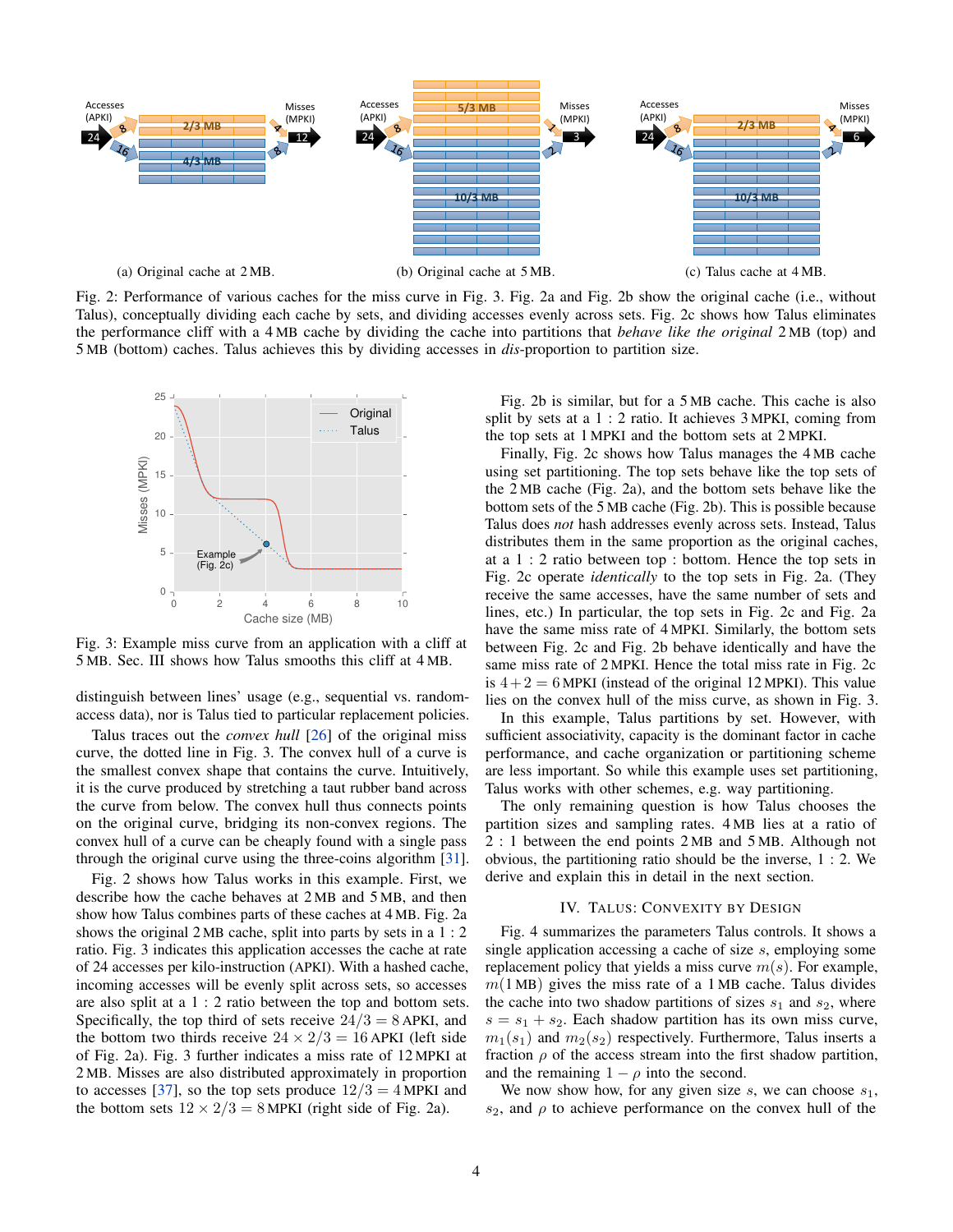original miss curve. We develop the solution in three steps. First, we show how miss curves change when the access stream is divided among shadow partitions. Second, we show how to choose partition sizes to linearly interpolate cache performance between any two points of the original miss curve. Third, we show that by choosing these points appropriately, Talus traces the original miss curve's convex hull. Because these claims are broad, independent of particular applications or replacement policies, we present rigorous proofs.

# <span id="page-4-5"></span>*A. General assumptions*

Before we get started, we need to make some basic assumptions about cache performance and application behavior. These assumptions are often implicit in prior work, and as we shall see, are well-supported by experiments [\(Sec. VII\)](#page-7-0).

Assumption 1. *Miss curves are stable over time, and change slowly relative to the reconfiguration interval.*

Talus uses the miss curve sampled in a given interval (e.g., 10 ms) to adjust its configuration for the next interval. If the access stream drastically changes across intervals, Talus's decisions may be incorrect. In practice, most applications have stable miss curves. Dynamic partitioning techniques and PDP [\[12\]](#page-11-7) also make this assumption.

<span id="page-4-1"></span>Assumption 2. *For a given access stream, a partition's miss rate is a function of its size alone; other factors (e.g., associativity) are of secondary importance.*

With reasonable associativity, size is the main factor that affects performance. [Assumption 2](#page-4-1) is inaccurate in some cases, e.g. way partitioning with few ways. Our implementation [\(Sec. VI\)](#page-6-0) describes a simple way to satisfy this in practice, justified in our evaluation [\(Sec. VII\)](#page-7-0). This assumption is made in prior partitioning work [\[2,](#page-11-11) [40\]](#page-11-20) that uses UMONs to generate miss curves without using way partitioning.

This assumption also means that, although we prove results for Talus on an unpartitioned cache, our results also apply to individual partitions in a partitioned cache.

<span id="page-4-2"></span>Assumption 3. *Sampling an access stream produces a smaller,* statistically self-similar *access stream.*

In large last-level caches, hits and misses are caused by accesses to a large collection of cache lines. No single line dominates accesses, as lower-level caches filter temporal locality. For example, if a program accesses a given line very frequently, that line will be cached in lower levels and will not produce last-level cache accesses. Thus, by pseudo-randomly sampling the access stream (i.e., by hashing addresses), we obtain an access stream with similar statistical properties to the full stream [\[23\]](#page-11-41). This holds in practice for large caches and good hash functions [\[6,](#page-11-42) [25,](#page-11-43) [39,](#page-11-44) [46\]](#page-11-45). [Assumption 3](#page-4-2) is extensively used, e.g. to produce miss curves cheaply with UMONs [\[36\]](#page-11-5), dynamically switch replacement policies using set dueling [\[37\]](#page-11-9), or accelerate trace-driven simulation [\[23\]](#page-11-41). Talus uses this property to reason about the behavior of the shadow partitions.

#### *B. Miss curves of shadow partitions*

Using the previous assumptions, we can easily derive the relationship between the partition's full miss curve,  $m(s)$ , and

<span id="page-4-0"></span>

Fig. 4: Talus divides cache space in two partitions of sizes  $s_1$ and  $s_2$ , with miss rates  $m_1(s_1)$  and  $m_2(s_2)$ , respectively. The first partition receives a fraction  $\rho$  of accesses.

the miss curves of an individual shadow partition,  $m'(s')$ . Intuitively, a shadow partitioned cache with accesses split pseudorandomly in proportion to partition size behaves the same as an unpartitioned cache (see [Fig. 2a](#page-3-1) and [Fig. 2b\)](#page-3-1). In particular, misses are also split proportionally between shadow partitions. So if the partition gets a fraction  $\rho = s'/s$  of accesses, its miss curve is  $m'(s') = s'/s$   $m(s) = \rho m(s'/\rho)$ . This relation holds when accesses are distributed disproportionately as well:

<span id="page-4-4"></span>Theorem 4. *Given an application and replacement policy yielding miss curve* m(s)*, pseudo-randomly sampling a fraction* ρ *of accesses yields miss curve* m′ (s ′ )*:* ′

<span id="page-4-3"></span>
$$
m'(s') = \rho \ m\left(\frac{s'}{\rho}\right) \tag{1}
$$

*Proof.* Since a sampled access stream is statistically indistinguishable from the full access stream [\(Assumption 3\)](#page-4-2) and capacity determines miss rate [\(Assumption 2\)](#page-4-1), it follows that misses are distributed evenly across capacity. (If it were otherwise, then equal-size partitions would exist with different miss rates, exposing either statistical non-uniformity in the access stream or sensitivity of miss rate to factors other than capacity.) Thus, following the discussion above, [Eq. 1](#page-4-3) holds for proportionally-sampled caches.

[Eq. 1](#page-4-3) holds in general because, by assumption, two partitions of the same size  $s'$  and sampling rate  $\rho$  must have the same miss rate. Hence a disproportionally-sampled partition's miss rate is equal to that of a partition of a larger, proportionally-sampled cache. This cache's size is  $s'/\rho$ , yielding [Eq. 1.](#page-4-3)  $\Box$ 

#### *C. Convexity*

To produce convex cache performance, we trace the miss curve's *convex hull* (e.g., the dotted lines in [Fig. 3\)](#page-3-0). Talus achieves this by linearly interpolating between points on the miss curve's convex hull, e.g. by interpolating between  $\alpha =$ 2 MB and  $\beta = 5$  MB in [Fig. 3.](#page-3-0)

We interpolate cache performance using [Theorem 4](#page-4-4) by splitting the cache into two partitions, termed the  $\alpha$  and  $\beta$ shadow partitions [\(Fig. 4\)](#page-4-0), since Talus configures them to behave like caches of size  $\alpha$  and  $\beta$ . We then control the sizes of the shadow partitions,  $s_1$  and  $s_2$ , and the sampling rate,  $\rho$ (into the  $\alpha$  partition), to achieve the desired miss rate. First note from [Theorem 4](#page-4-4) that the miss rate of this system is:

$$
m_{\text{shadow}}(s) = m_1(s_1) + m_2(s_2)
$$
  
=  $\rho m \left( \frac{s_1}{\rho} \right) + (1 - \rho) m \left( \frac{s - s_1}{1 - \rho} \right)$  (2)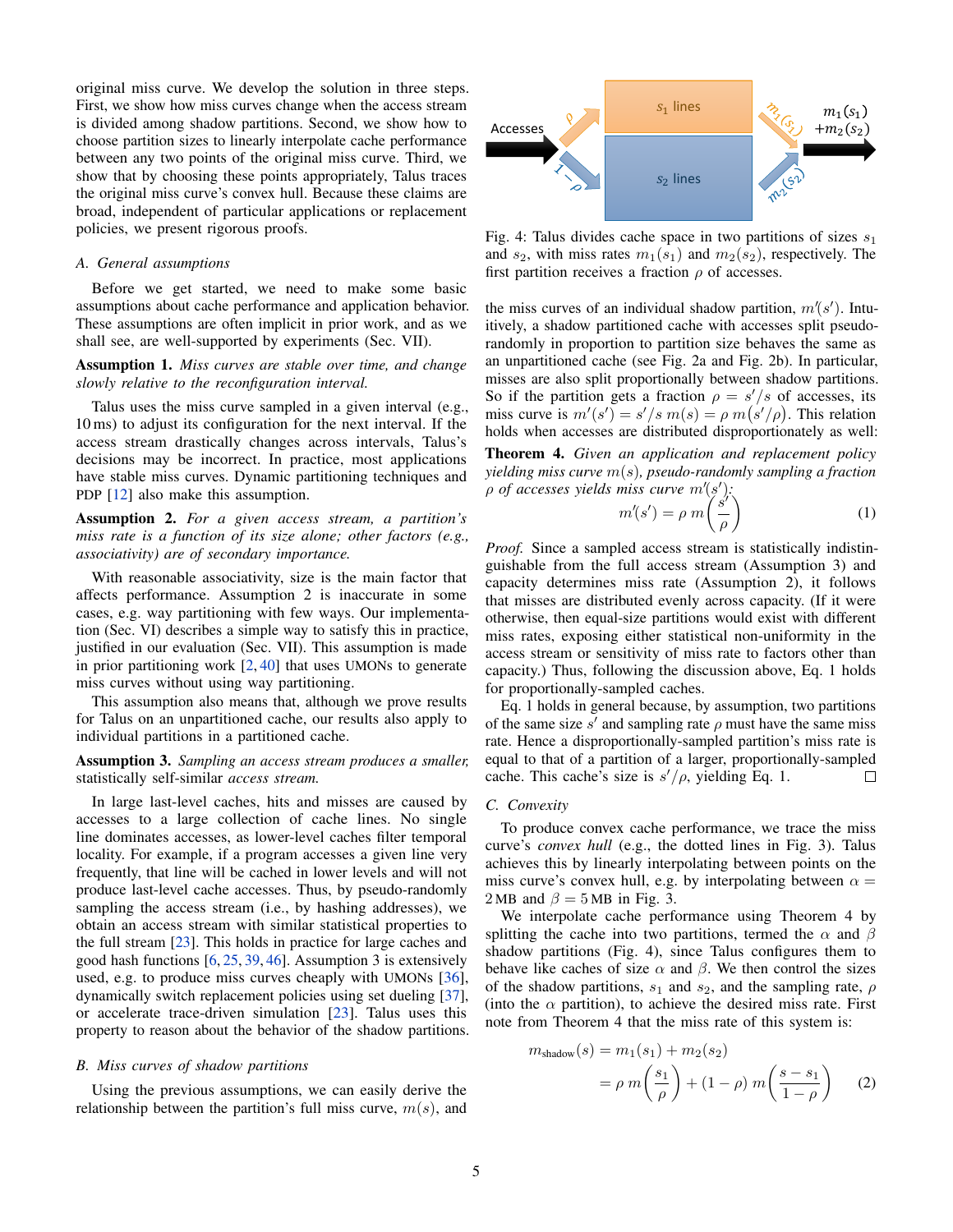<span id="page-5-1"></span>Lemma 5. *Given an application and replacement policy yielding miss curve* m(·)*, one can achieve miss rate at size* s *that linearly interpolates between any two points on on the curve,*  $m(\alpha)$  *and*  $m(\beta)$ *, where*  $\alpha \leq s < \beta$ *.* 

*Proof.* To interpolate, we must anchor terms in  $m_{\text{shadow}}$  at  $m(\alpha)$  and  $m(\beta)$ . We wish to do so for all m, in particular injective m, hence anchoring the first term at  $m(\alpha)$  implies:

$$
m(s_1/\rho) = m(\alpha) \Rightarrow s_1 = \rho \alpha \tag{3}
$$

Anchoring the second term at  $m(\beta)$  implies:

$$
m\left(\frac{s-s_1}{1-\rho}\right) = m(\beta) \Rightarrow \rho = \frac{\beta-s}{\beta-\alpha} \tag{4}
$$

Substituting these values into the above equation yields:

$$
m_{\text{shadow}} = \frac{\beta - s}{\beta - \alpha} \ m(\alpha) + \frac{s - \alpha}{\beta - \alpha} \ m(\beta) \tag{5}
$$

Hence as s varies from  $\alpha$  to  $\beta$ , the system's miss rate varies proportionally between  $m(\alpha)$  to  $m(\beta)$  as desired.

# <span id="page-5-2"></span>Theorem 6. *Given a replacement policy and application yielding miss curve* m(s)*, Talus produces a new replacement policy that traces the miss curve's convex hull.*

*Proof.* Set sizes  $\alpha$  and  $\beta$  to be the neighboring points around s along m's convex hull and apply [Lemma 5.](#page-5-1) That is,  $\alpha$  is the largest cache size no greater than  $s$  where the original miss curve m and its convex hull coincide, and  $\beta$  is the smallest cache size larger than s where they coincide.  $\Box$ 

Finally, we now apply [Theorem 6](#page-5-2) to [Fig. 2](#page-3-1) to show how the partition sizes and sampling rate were derived for a  $s = 4 \text{ MB}$ cache. We begin by choosing  $\alpha = 2MB$  and  $\beta = 5MB$ , as these are the neighboring points on the convex hull [\(Fig. 3\)](#page-3-0).  $\rho$ is the "normalized distance to  $\beta$ ": 4 MB is two-thirds of the way to 5 MB from 2 MB, so one third remains and  $\rho = \frac{1}{3}$ .  $s_1$ is the partition size that will emulate a cache size of  $\alpha$  with this sampling rate. By [Theorem 4,](#page-4-4)  $s_1 = \rho \alpha = 2/3$  MB. Finally,  $s_2$  is the remaining cache space,  $\frac{10}{3}$  MB. This size works because—by design—it emulates a cache of size  $\beta$ : the second partition's sampling rate is  $1 - \rho = \frac{2}{3}$ , so by [Theorem 4](#page-4-4) it models a cache of size  $s_2/(1 - \rho) = 5$  MB.

Hence, a fraction  $\rho = 1/3$  of accesses behave like a  $\alpha = 2 \text{ MB}$ cache, and the rest behave like a  $\beta = 5$  MB cache. This fraction changes as s moves between  $\alpha$  and  $\beta$ , smoothly interpolating performance between points on the convex hull.

### V. THEORETICAL IMPLICATIONS

A few interesting results follow from the previous section. All of the following should be taken to hold approximately in practice, since the assumptions only hold approximately.

#### *A. Predictability enables convexity*

[Theorem 6](#page-5-2) says that so long as the miss curve is available, it is fairly simple to ensure convex performance by applying Talus. While Talus is general (we later show how it convexifies SRRIP, albeit using impractically large monitors), it is currently most practical with policies in the LRU family [\[42\]](#page-11-35). Talus motivates further development of high-performance policies for which the miss curve can be cheaply obtained.

<span id="page-5-3"></span>

Fig. 5: Optimal bypassing at 4 MB for the [Fig. 3](#page-3-0) miss curve.

# *B. Optimality implies convexity*

[Theorem 6](#page-5-2) gives a simple proof that optimal replacement (MIN) is convex. We are not aware of a prior proof of this fact.

# Corollary 7. *Optimal cache replacement is convex.*

*Proof.* By contradiction. If it were not convex, by [Theorem 6](#page-5-2) some shadow partitioning would exist that traced its convex hull (we need not compute the shadow partition sizes or sampling rates that trace it to guarantee its existence). This convex hull would achieve fewer misses than the optimal policy.  $\Box$ 

# <span id="page-5-0"></span>*C. Bypassing*

As discussed in [Sec. II,](#page-1-0) high-performance replacement policies frequently use bypassing or low-priority insertions to avoid thrashing [\[12,](#page-11-7) [19,](#page-11-8) [37\]](#page-11-9). [Theorem 4](#page-4-4) explains why bypassing is an effective strategy. This theorem says that by bypassing some lines, non-bypassed lines behave like a larger cache (since  $s/\rho \geq s$ ). So one can essentially get a larger cache for some lines at the price of missing on bypassed lines.

[Fig. 5](#page-5-3) gives an example using [Fig. 3.](#page-3-0) Once again, the cache is 4 MB, which lies on a cliff that yields no improvement over 2 MB. At 5 MB, the working set fits and misses drop substantially. Bypassing improves performance in this instance. There are two effects: (i) Non-bypassed accesses (80% in this case) behave as in a 5 MB cache and have a low miss rate (dotted line). (ii) Bypassed accesses (20% in this case) increase the miss rate by the bypass rate (dashed line). The net result is a miss rate of roughly 8 MPKI—better than without bypassing, but worse than the 6 MPKI that Talus achieves.

In general, Talus is superior to bypassing: while bypassing matches Talus under some conditions, it cannot outperform the convex hull of the miss curve, and often does worse. For example, [Fig. 6](#page-6-1) shows the miss curves that optimal bypassing (dashed line) and Talus (convex hull) achieve.

<span id="page-5-4"></span>Corollary 8. *Bypassing on a miss curve* m(s) *achieves performance no better than the miss curve's convex hull.*

*Proof.* Consider a cache that accepts a fraction  $\rho$  of accesses and bypasses  $1 - \rho$ . This is equivalent to sampling a fraction  $\rho$  of accesses into a "partition of size s" (the full cache), and sending the remainder to a "partition of size zero" (bypassed). By [Theorem 4,](#page-4-4) this yields a miss rate of:

$$
m_{\text{bypass}}(s) = \rho \ m(s/\rho) + (1 - \rho) \ m(0/(1 - \rho)) \tag{6}
$$

Letting  $s_0 = s/\rho$ ,  $m_{\text{bypass}}(s) = \rho \ m(s_0) + (1 - \rho)m(0)$ . Thus,  $m_{\text{bypass}}$  describes a line connecting points  $(0, m(0))$  and  $(s_0, m(s_0))$ . Both points are in the original miss curve m, and by definition, m's convex hull contains all lines connecting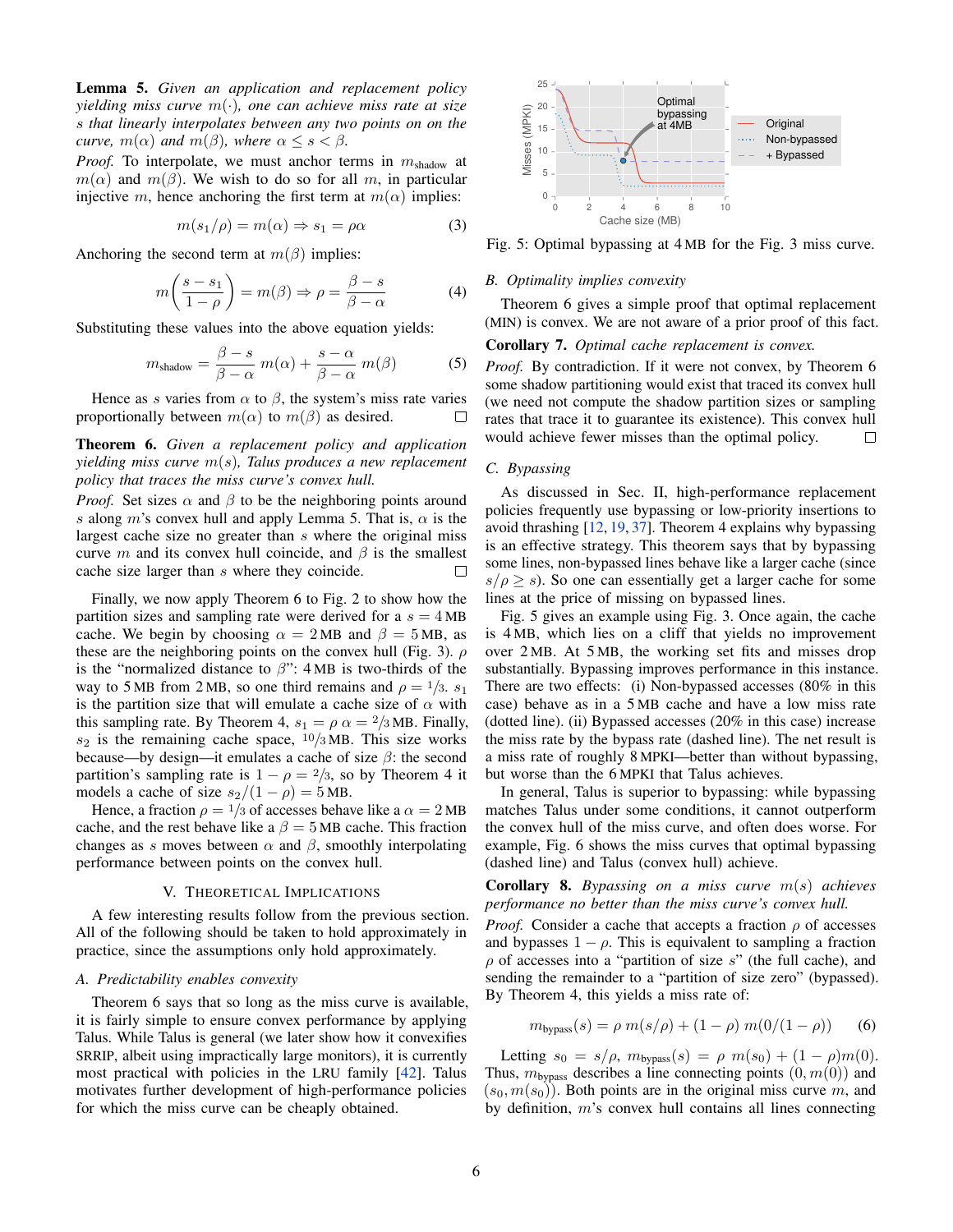<span id="page-6-1"></span>

Fig. 6: Comparison of Talus (convex hull) vs. optimal bypassing for the miss curve in [Fig. 3.](#page-3-0)

any two points along m [\[26\]](#page-11-39). Thus,  $m_{\text{bypass}}(s)$  either lies on the convex hull or above it (as in [Fig. 6\)](#page-6-1). П

Because Talus traces the convex hull, it performs at least as well as optimal bypassing. However, this claim comes with a few important caveats: most replacement policies do not really bypass lines. Rather, they insert them at low priority. The distinction is sometimes relatively unimportant (e.g., in DIP [\[37\]](#page-11-9)), but it can be significant. For example, with a high miss rate many lines can occupy the lowest priority in DRRIP, so a "bypassed" line may not even be the first evicted.

Additionally, unlike [Assumption 3,](#page-4-2) most policies do not sample by address, but instead sample lines via other methods not strictly correlated to address. For example, DIP inserts lines at high priority every 32nd miss, regardless of address [\[37\]](#page-11-9). [Assumption 3](#page-4-2) and hence [Theorem 4](#page-4-4) are consequently less accurate for these policies.

Finally, this corollary also says that Talus will perform as well as optimal bypassing *on that policy*. It says nothing about the performance of Talus vs. bypassing for different baseline policies, although the intuition behind [Corollary 8](#page-5-4) is still useful to reason about performance in such cases. For example, PDP comes close to our description of optimal bypassing, so one might expect Talus on LRU to always outperform PDP. However, PDP evicts MRU among protected lines and sometimes outperforms Talus on LRU. Hence this result is a useful but inexact tool for comparing policies (see [Sec. VII-C\)](#page-8-0).

# VI. PRACTICAL IMPLEMENTATION

<span id="page-6-0"></span>Talus builds upon existing partitioning solutions, with minor extensions in hardware and software. Our implementation is illustrated in [Fig. 7](#page-6-2) and described in detail below.

## *A. Software*

Talus wraps around the system's partitioning algorithm. Talus does not propose its own partitioning algorithm. Instead, Talus allows the system's partitioning algorithm—whatever it may be—to safely assume convexity, then realizes convex performance. This occurs in pre- and post-processing steps.

In the pre-processing step, Talus reads miss curves from hardware monitors (e.g., UMONs [\[36\]](#page-11-5) or the SRRIP monitors described later) and computes their convex hulls. These convex hulls are passed to the system's partitioning algorithm, which no longer needs to concern itself with cliffs.

In the post-processing step, Talus consumes the partition sizes generated by the partitioning algorithm, and produces the appropriate shadow partition sizes and sampling rates. It does so using [Theorem 6](#page-5-2) and the convex hulls.

<span id="page-6-2"></span>

(b) Sampling into shadow partitions.

Fig. 7: Talus implementation: pre- and post- processing steps in software, and simple additions and extensions to existing partition schemes in hardware.

# *B. Hardware*

Talus works with existing partitioning schemes, either coarsegrained (e.g., set  $[29, 38]$  $[29, 38]$  $[29, 38]$  or way  $[1, 7, 36]$  $[1, 7, 36]$  $[1, 7, 36]$  $[1, 7, 36]$  partitioning) or fine-grained (e.g., Vantage [\[40\]](#page-11-20) or Futility Scaling [\[48\]](#page-11-22)).

Talus extends these by (i) doubling the number of partitions in hardware, (ii) using two shadow partitions per "logical" (i.e., software-visible) partition, and (iii) adding one configurable sampling function to distribute accesses between shadow partitions. The sampling function consists of an 8-bit hash function (we use inexpensive H3 [\[6\]](#page-11-42) hashing) and an 8-bit *limit register* per logical partition. Each incoming address is hashed. If the hash value lies below the limit register, the access is sent to the  $\alpha$  partition. Otherwise it is sent to the  $\beta$  partition. Deviation from assumptions: The theory relies on a few assumptions (Sec. [IV-A\)](#page-4-5) that are good approximations, but not exact. We find that our assumptions hold within a small margin of error, but this margin of error is large enough to cause problems if it is not accounted for. For example, although applications are stable between intervals, they do vary slightly, and sampling adds small deviations, even over many accesses. Unaccounted for, these deviations from theory can "push  $\beta$  up the performance cliff," seriously degrading performance.

We account for these deviations by adjusting the sampling rate  $\rho$  to build in a margin of safety into our implementation. (The effect of adjusting  $\rho$  by  $X\%$  is to decrease  $\alpha$  by  $X\%$ and increase  $\beta$  by  $X\%$ .) We have empirically determined an increase of 5% ensures convexity with little loss in performance. Talus on way partitioning: Talus works on way partition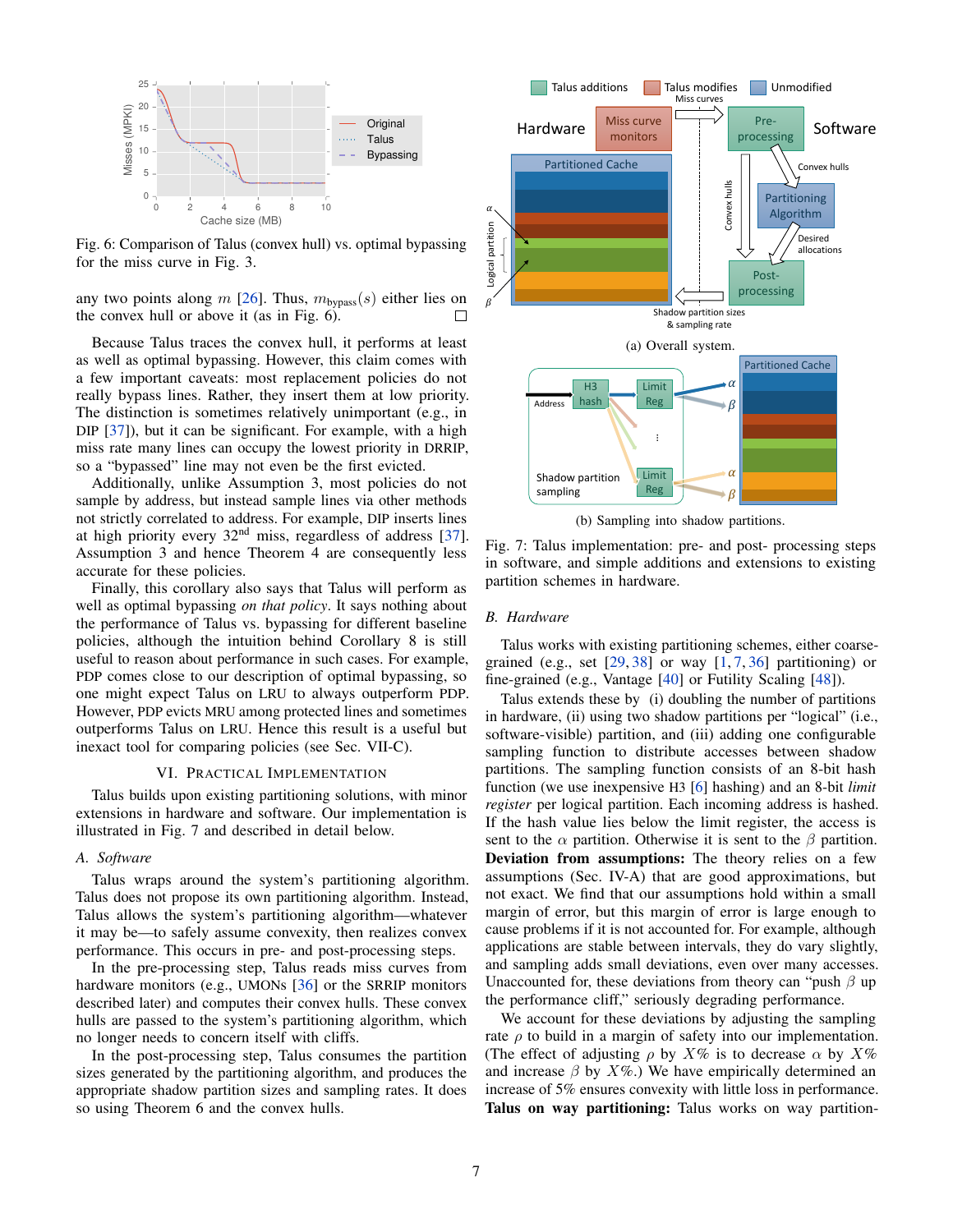ing, but way partitioning can somewhat egregiously violate [Assumption 2.](#page-4-1) Specifically, way partitioning forces coarsegrain allocations that can significantly reduce associativity. This means that the coarsened shadow partition sizes will not match the math, and Talus will end up interpolating between the wrong points. We address this by recomputing the sampling rate from the final, coarsened allocations:  $\rho = s_1/\alpha$ .

Talus on Vantage: Vantage partitioning supports many partitions sized at line granularity, and is a good fit for Talus. However, Vantage does not partition a small fraction of the cache, known as the unmanaged region (10% of the cache in our evaluation). Vantage can give no guarantees on capacity for this region. Hence, at a total capacity of  $s$ , our Talus-on-Vantage implementation assumes a capacity of  $s' = 0.9s$ . Using Talus with Futility Scaling [\[48\]](#page-11-22) would avoid this complication.

Inclusion: Talus can cause performance anomalies with inclusive LLCs. By sampling accesses into a small partition, Talus can back-invalidate lines that are frequently reused in lower cache levels and cause LLC accesses that aren't reflected in the sampled miss curve. We use non-inclusive caches to avoid this problem. Alternatively, one could sample the miss curve at lower cache levels (e.g., at the L2), or lower-bound the emulated sizes of the shadow partitions.

# <span id="page-7-2"></span>*C. Monitoring*

We gather LRU miss curves with utility monitors [\[36\]](#page-11-5) (UMONs). We use 64-way, 1 K line UMONs to monitor the full LLC size. However, if this was the only information available, Talus would miss the behavior at larger sizes and be unable to trace the convex hull to these sizes. This matters for benchmarks with cliffs beyond the LLC size (e.g., libquantum).

Miss curve coverage: To address this, we add a second monitor per partition that samples accesses at a much lower rate. By [Theorem 4,](#page-4-4) this models a proportionally larger cache size. With a sampling rate of 1 : 16 of the conventional UMON, we model  $4\times$  LLC capacity using just 16 ways.

With 32-bit tags, monitoring requires 5 KB per core (4 KB for the original UMON plus 1 KB for the sampled one).

Other replacement policies: Talus can work with other policies, but needs their miss curve. UMONs rely on LRU's stack property [\[30\]](#page-11-15) to sample the whole curve with one monitor, but high-performance policies do not obey the stack property. We evaluate Talus with SRRIP by using multiple monitor arrays, one per point on the miss curve. By sampling at different rates, each monitor models a cache of a different size. We use 64-point curves, which would require  $64 \times 4 = 256$  KB of monitoring arrays per core, too large to be practical. CRUISE [\[18\]](#page-11-46) takes a similar approach (using set sampling instead of external monitors) to find the misses with both half of the cache and the full cache, in effect producing 3-point miss curves; producing higher-resolution curves would be similarly expensive. Perhaps future implementations can reduce overheads by using fewer monitors and dynamically adapting sampling rates, but this is non-trivial and orthogonal to our purpose: demonstrating that Talus is agnostic to replacement policy.

# *D. Overhead analysis*

Talus adds small hardware overheads. Doubling the number of partitions adds negligible overhead in way partitioning [\[1,](#page-11-21) [7\]](#page-11-19);

<span id="page-7-1"></span>

| <b>Cores</b>          | $1$ (ST) or 8 (MP), 2.4 GHz, Silvermont-like OOO $[20]$ :<br>8B-wide if etch; 2-level bpred with $512 \times 10$ -bit BHSRs +<br>$1024 \times 2$ -bit PHT, 2-way decode/issue/rename/commit,<br>32-entry IQ and ROB, 10-entry LQ, 16-entry SQ |
|-----------------------|-----------------------------------------------------------------------------------------------------------------------------------------------------------------------------------------------------------------------------------------------|
| L1 caches             | 32 KB, 8-way set-associative, split D/I, 4-cycle latency                                                                                                                                                                                      |
| L <sub>2</sub> caches | 128 KB priv per-core, 8-way set-assoc, inclusive, 6-cycle                                                                                                                                                                                     |
| L <sub>3</sub> cache  | Shared, non-inclusive, 20-cycle; 32-way set-assoc with<br>way-partitioning or 4/52 zcache with Vantage; 1 MB/core                                                                                                                             |
| Coherence             | MESI, 64 B lines, no silent drops; sequential consistency                                                                                                                                                                                     |
| <b>Main mem</b>       | 200 cycles, 12.8 GBps/channel, 1 ( $ST$ ) or 2 ( $MP$ ) channels                                                                                                                                                                              |

TABLE I: Configuration of the simulated systems for singlethreaded (ST) and multi-programmed (MP) experiments.

in Vantage, it requires adding an extra bit to each tag (each tag has a partition id) and adding 256 bits of state per partition [\[40\]](#page-11-20). Adaptive sampling requires an 8-bit hash function and an 8-bit limit register per partition. Monitors need 5 KB/core, of which only 1 KB is specific to Talus (to cover larger sizes). In the evaluated 8-core system with an 8 MB LLC, extra state adds up to 24.2 KB, a 0.3% overhead over the LLC size.

Talus adds negligible software overheads. First, Talus computes the convex hulls in linear time in size of the miss curve using the three-coins algorithm [\[31\]](#page-11-40). Second, it computes the shadow partition sizes by finding the values for  $\alpha$  and  $\beta$ (logarithmic time in size of convex hull) and a few arithmetic operations for [Theorem 6](#page-5-2) (constant time). These overheads are a few thousand cycles per reconfiguration (every 10 ms), and in return, enable simpler convex optimization.

# VII. EVALUATION

<span id="page-7-0"></span>We evaluate Talus in a variety of settings, to demonstrate the following claims from [Sec. I:](#page-0-2)

- Talus avoids performance cliffs, and is agnostic to replacement policy and partitioning scheme.
- Talus on LRU achieves performance competitive with highperformance policies and avoids pathologies.
- Talus is *both* predictable and convex, so simple convex optimization improves shared cache performance and fairness.

Talus is the first approach to combine high-performance cache replacement with the versatility of cache partitioning.

## *A. Methodology*

We use zsim [\[41\]](#page-11-48) to evaluate Talus in single-threaded and multi-programmed setups. We simulate systems with 1 and 8 OOO cores with parameters in [Table I.](#page-7-1)

We perform single-program runs to evaluate Talus's convexity and performance on LLCs of different sizes. We also simulate SRRIP, DRRIP, and PDP, which are implemented as proposed. DRRIP uses  $M = 2$  bits and  $\epsilon = 1/32$  [\[19\]](#page-11-8). For fairness, these policies use external auxiliary tag directories (DRRIP) and monitors (PDP) with the same overheads as Talus monitors [\(Sec. VI\)](#page-6-0). We use SPEC CPU2006 apps, executed for 10 B instructions after fast-forwarding 10 B instructions.

We also perform multi-programmed runs to evaluate Talus's cache partitioning improvements (simplicity, performance, and fairness). We compare LRU, TA-DRRIP [\[19\]](#page-11-8), and several cache partitioning schemes with and without Talus. Our methodology resembles prior work [\[17,](#page-11-27) [40\]](#page-11-20). We run random mixes of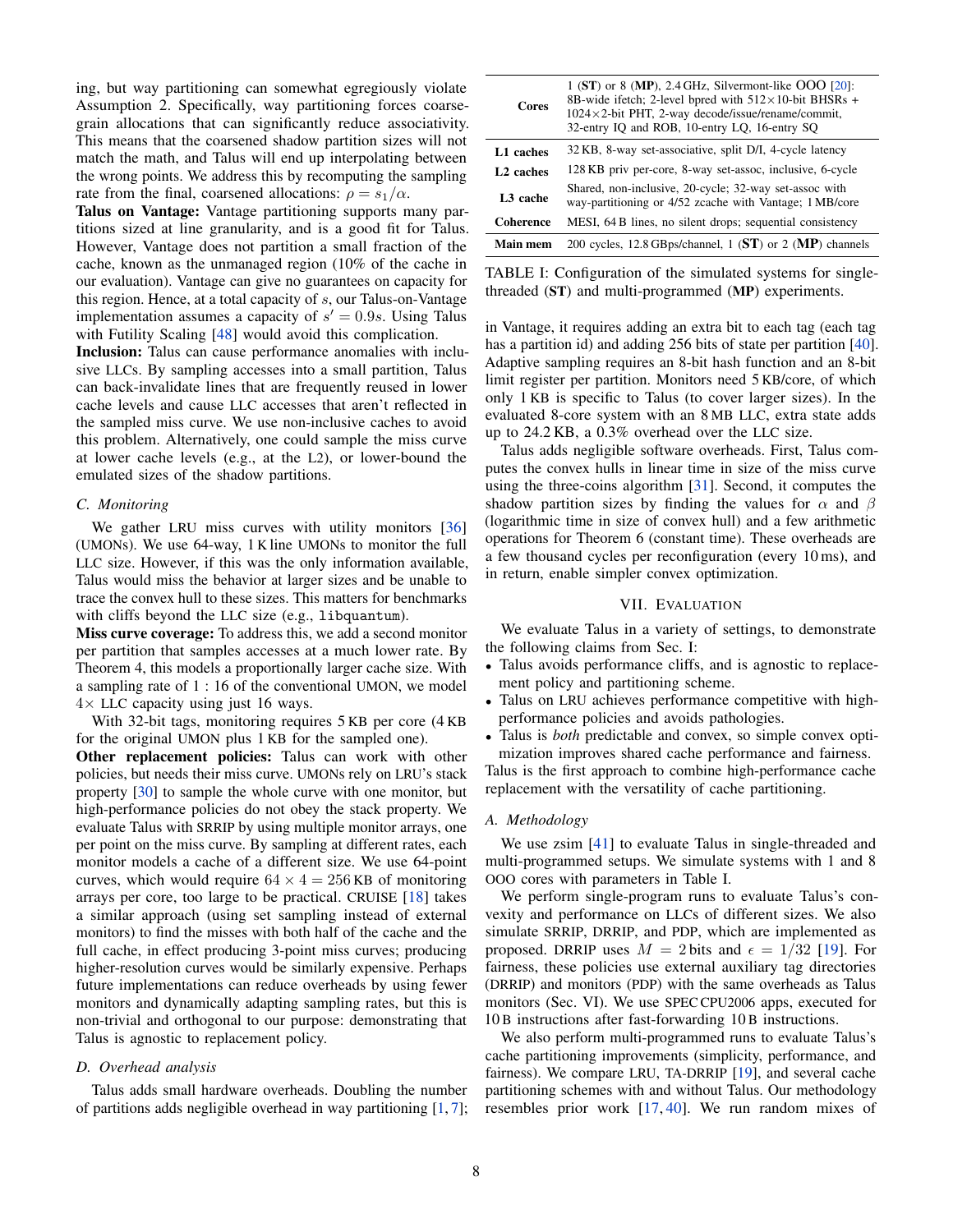<span id="page-8-1"></span>

Fig. 8: Talus on LRU replacement with various hardware policies: Vantage (V), way partitioning (W), and ideal (I). On all schemes, Talus closely traces LRU's convex hull.

SPEC CPU2006 apps, with 1 B instructions per app after a 20 B fast-forward. We use a fixed-work methodology: all apps are kept running until all finish 1 B instructions, and we only consider the first 1 B instructions of each app to report aggregate performance. We report weighted speedup relative to LRU,  $(\sum_{i} IPC_{i}/IPC_{i,LRU})/N_{apps}$ , which accounts for throughput and fairness; and harmonic speedup,  $1/\sum_i (IPC_{i,LRU}/IPC_i)$ , which emphasizes fairness [\[36,](#page-11-5) [43\]](#page-11-49). We repeat runs to achieve 95% confidence intervals  $\leq$ 1%.

# *B. Talus yields convex miss curves*

We first evaluate the miss curves (MPKI vs. LLC size) Talus produces in different settings and demonstrate its convexity. Talus is agnostic to partitioning scheme: [Fig. 8](#page-8-1) shows Talus with LRU on two representative SPEC CPU2006 apps, libquantum and gobmk. (Other apps behave similarly.) We evaluate Talus on three partitioning schemes: Vantage (Talus+V/LRU), way partitioning (Talus+W/LRU), and idealized partitioning on a fully-associative cache (Talus+I/LRU).

In all schemes, Talus avoids LRU's performance cliffs, yields smooth, diminishing returns, and closely traces LRU's convex hull. Because Vantage partitions only 90% of the cache, Talus+V/LRU's performance lies slightly above the convex hull. This is particularly evident on libquantum. Likewise, variation between reconfiguration intervals causes small deviations from the convex hull, especially evident on gobmk.

One might be concerned that small non-convexities cause problems when using convex optimization with Talus. However, recall from [Fig. 7](#page-6-2) that Talus produces convex miss curves from LRU's in a pre-processing step, *not* from measuring Talus itself. The distinction is subtle but important: these curves are guaranteed to be convex; [Fig. 8](#page-8-1) shows that Talus achieves performance very close to these curves in practice. Thus, the system's partitioning algorithm can assume convexity with confidence that Talus will achieve the promised performance. Talus is agnostic to replacement policy: [Fig. 9](#page-8-2) shows Talus with SRRIP replacement and way partitioning (Talus+W/SRRIP) on libquantum and mcf. The purpose of this experiment is to demonstrate that Talus is agnostic to replacement policy; SRRIP is hard to predict, so we use impractical 64-point monitors (Sec. [VI-C\)](#page-7-2). As with LRU, Talus eliminates the cliff in libquantum and lbm and traces SRRIP's convex hull. Finally, note that DRRIP achieves similar performance to Talus+V/SRRIP

<span id="page-8-2"></span>

Fig. 9: Talus on SRRIP with Vantage partitioning. Talus smooths the cliff with SRRIP on libquantum and mcf.

with lower monitoring overheads, but DRRIP is unpredictable and not guaranteed to be convex in general, so it lacks the partitioning benefits of Talus on LRU.

Talus is agnostic to prefetching: We have reproduced these results using L2 adaptive stream prefetchers validated against Westmere [\[41\]](#page-11-48). Prefetching changes miss curves somewhat, but does not affect any of the assumptions that Talus relies on. Talus is agnostic to multi-threading: We have run Talus with LRU on the multi-threaded benchmark suite SPEC OMP2012, where it achieves convex miss curves similar to [Fig. 8](#page-8-1) and [Fig. 10.](#page-9-0) With non-inclusive caches and directories to track the L2 contents, shared data is served primarily from other cores, rather than through the LLC. Hence, Talus's assumptions hold, and it works equally well on multi-threaded apps.

We have only observed significant non-convexities in Talus on benchmarks with exceptionally low memory intensity (e.g., on povray and tonto, which have  $< 0.1$  L2 MPKI). These benchmarks do not access the LLC frequently enough to yield statistically uniform access patterns across shadow partitions. However, since their memory intensity is so low, non-convexities on such applications are inconsequential.

In the remainder of the evaluation, we use Talus with Vantage partitioning and LRU replacement (Talus+V/LRU).

# <span id="page-8-0"></span>*C. Talus with LRU performs well on single programs*

MPKI: [Fig. 10](#page-9-0) shows MPKI curves from 128 KB to 16 MB for six SPEC CPU2006 benchmarks. We compare Talus+V/LRU with several high-performance policies: SRRIP, DRRIP, and PDP, and include LRU for reference.

Generally, Talus+V/LRU performs similarly to these policies. On many benchmarks (not shown), all policies perform identically to LRU, and Talus+V/LRU matches this performance. On perlbench, libquantum, lbm, and xalancbmk (and others not shown), Talus+V/LRU outperforms LRU and matches the high-performance replacement policies.

On perlbench, cactusADM, libquantum, and lbm, Talus+V/LRU outperforms one or more high-performance policies. perlbench and cactusADM are examples where PDP performs poorly. These benchmarks have a cliff following a convex region in the LRU miss curve. Since PDP is based on bypassing, it cannot achieve convex performance on such applications, and Talus+V/LRU outperforms it [\(Sec.](#page-5-0) V-C). lbm is an example where RRIP policies perform poorly (Gems also shows this behavior). We found that DRRIP is largely convex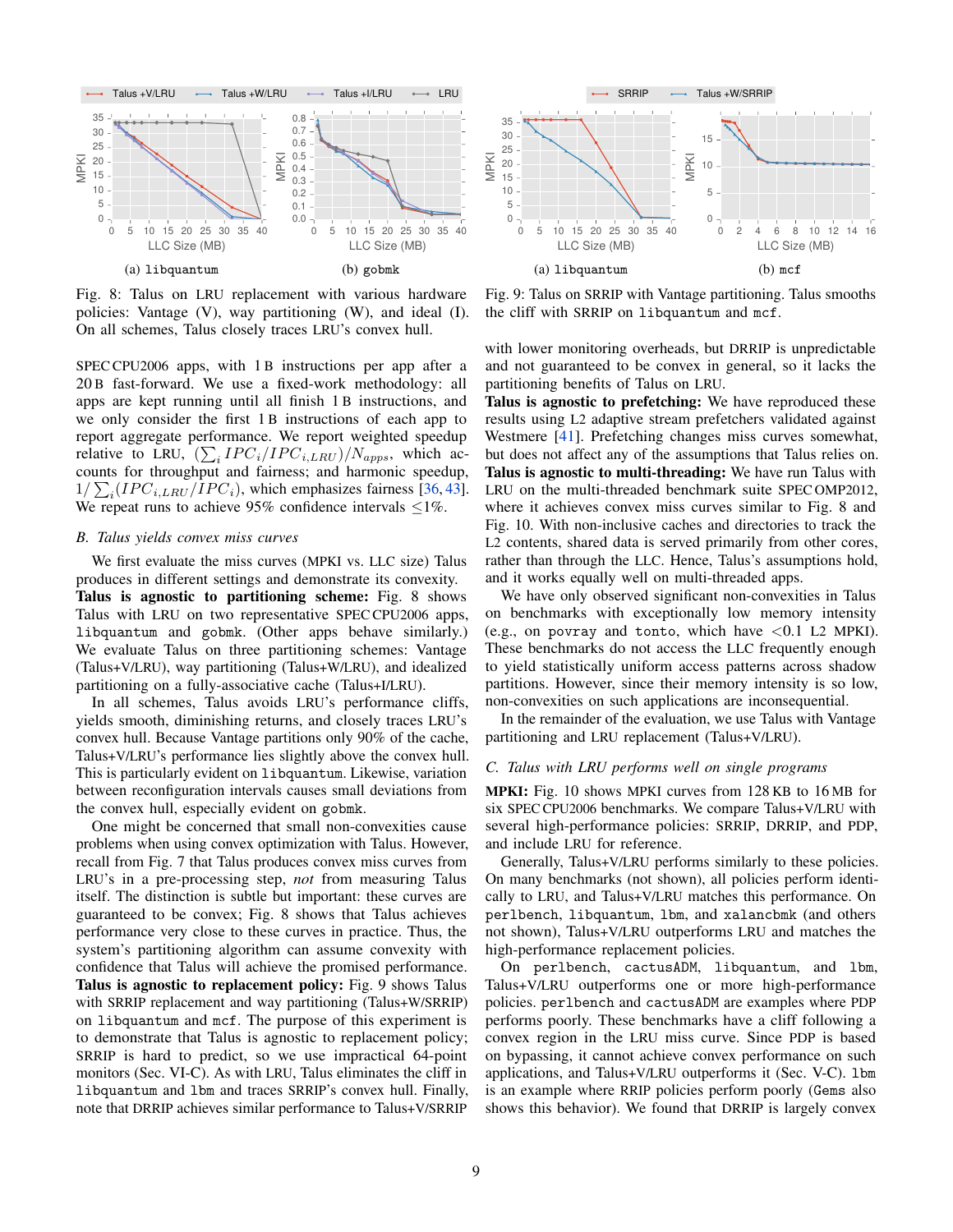<span id="page-9-0"></span>

Fig. 10: Misses per kilo-instruction (MPKI) of Talus (+V/LRU) and high-performance replacement policies on representative SPEC CPU2006 benchmarks from 128 KB to 16 MB. Talus achieves good performance and avoids cliffs.

on SPEC CPU2006, but this comes at the price of occasionally under-performing LRU and sacrificing its predictability.

Since Talus+V/LRU works by simply avoiding cliffs in LRU, it never degrades performance over LRU, and outperforms RRIP on such benchmarks. However, this is a limitation as well as a strength: Talus's performance is limited by the performance of the replacement policy it operates on. On some benchmarks this is significant. For instance, mcf and cactusADM benefit tremendously from retaining lines that have been reused. LRU does not track this information, so it is not available to Talus+V/LRU. Policies that capture reused lines (RRIP especially, somewhat for PDP) will outperform Talus+V/LRU on such benchmarks. This limitation is *not* inherent to Talus, though—any predictable replacement policy that captured such information would allow Talus to exploit it. IPC: [Fig. 11](#page-9-1) shows IPC vs. LRU for the policies shown in [Fig. 10](#page-9-0) at 1 MB and 8 MB. These sizes correspond to the percore LLC capacity, and the LLC capacity of the 8-core CMP. (Beyond 8 MB differences among policies steadily diminish.) The left side of [Fig. 11](#page-9-1) shows the IPC vs. LRU for every benchmark that is affected at least 1%, and the right side shows the gmean speedup across all 29 SPEC CPU2006 benchmarks.

Talus+V/LRU improves performance whenever other policies

<span id="page-9-1"></span>

Fig. 11: IPC improvement over LRU of Talus (+V/LRU) and high-performance replacement policies over all SPEC CPU2006 benchmarks. (Only apps with  $>1\%$  IPC change shown.) Talus achieves competitive performance and avoids degradations.

do, and gives similar benefits, except for a few cases where DR-RIP outperforms all others at 1 MB. Significantly, Talus+V/LRU never causes large degradations, while at 8 MB other policies all cause significant degradations for some benchmark.

Averaging over SPEC CPU2006, Talus+V/LRU gives IPC benefits comparable to other policies. At 1 MB, it is similar to PDP and SRRIP, but trails DRRIP (1.9% vs. 2.4%, 2.2%, 3.8%, respectively); at 8 MB, it outperforms PDP, SRRIP, and DRRIP (1.0% vs. 0.69%, -0.03%, 0.39%).

In summary, Talus avoids LRU's inefficiencies and approaches state-of-the-art replacement policies, without adopting an empirical design that sacrifices LRU's predictability.

# *D. Talus simplifies cache management and improves the performance and fairness of managed LLCs*

We now evaluate Talus+V/LRU on an 8-core CMP with a shared LLC. These experiments demonstrate the qualitative benefits of Talus: Talus is *both* predictable and convex, so simple partitioning algorithms produce excellent outcomes. We apply partitioning to achieve two different goals, performance and fairness, demonstrating the benefits of *software control of the cache*. Hardware-only policies (e.g., TA-DRRIP) are fixed at design time, and cannot adapt to the changing needs of general-purpose systems. Both of Talus's properties are essential: predictability is required to partition effectively, and convexity is required for simple algorithms to work well.

Performance: [Fig. 12](#page-10-0) shows the weighted (left) and harmonic (right) speedups over unpartitioned LRU for 100 random mixes of the 18 most memory intensive SPEC CPU2006 apps. [Fig. 12](#page-10-0) is a *quantile plot*, showing the distribution of speedups by sorting results for each mix from left to right along the  $x$ -axis.

We compare Talus+V/LRU, partitioned LRU, and TA-DRRIP. Moreover, we compare two partitioning algorithms: hill climbing and Lookahead [\[36\]](#page-11-5). Hill climbing is a simple algorithm that allocates cache capacity incrementally, giving capacity to whichever partition benefits most from the next little bit. Its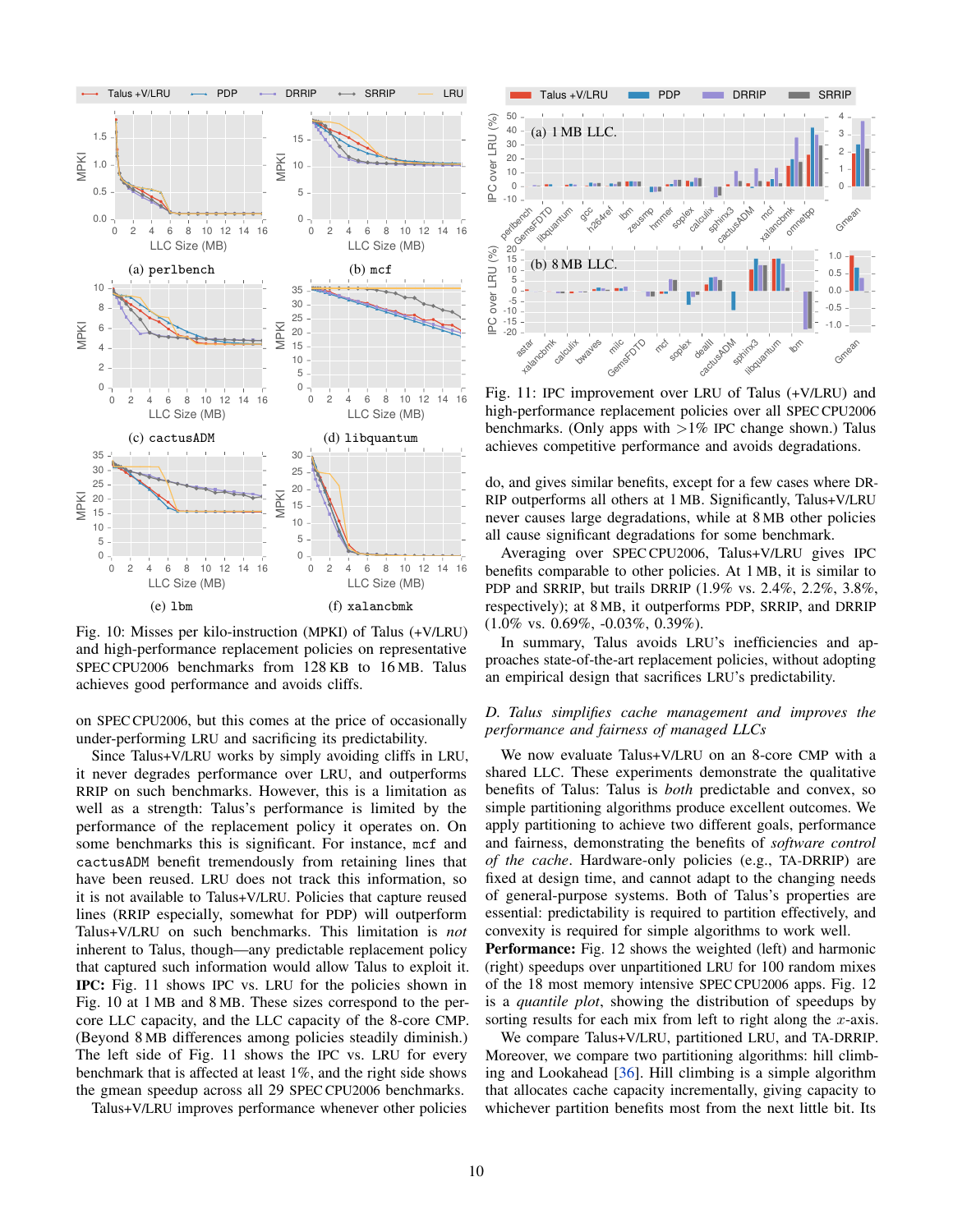<span id="page-10-0"></span>

Fig. 12: Weighted and harmonic speedup over LRU of Talus (+V/LRU), partitioned LRU (using both Lookahead [\[36\]](#page-11-5) and hill climbing), and thread-aware DRRIP.

implementation is a trivial linear-time for-loop. Lookahead is a quadratic heuristic that approximates the NP-complete solution of the non-convex optimization problem. Equivalent algorithms achieve linear-time common case performance, at the cost of extra complexity [\[2\]](#page-11-11). Talus+V/LRU uses hill climbing, and partitioned LRU is shown for both Lookahead and hill climbing.

Weighted speedups over LRU are up to 41%/gmean of 12.5% for hill climbing on Talus+V/LRU, 34%/10.2% for Lookahead on LRU, 39%/6.3% for TA-DRRIP, and 16%/3.8% for hill climbing on LRU. Thus Talus+V/LRU achieves the best performance of all schemes with simple hill climbing, whereas partitioned LRU sees little benefit with hill climbing. This is caused by performance cliffs: with non-convexity, hill climbing gets stuck in local optima far worse than the best allocation. In contrast, since Talus+V/LRU is convex, hill climbing is optimal (in terms of LLC hit rate).

Lookahead avoids this pitfall, but must make "all-or-nothing" allocations: to avoid a cliff, it must allocate to sizes past the cliff. This means that if the most efficient allocation lies beyond the cache capacity, Lookahead must ignore it. Talus+V/LRU, in contrast, can allocate at intermediate sizes (e.g., along the LRU plateau) and avoid this problem. Hence Talus+V/LRU outperforms Lookahead by 2%. Finally, TA-DRRIP under-performs partitioning, trailing Talus+V/LRU by 5.6% gmean over all mixes.

Talus+V/LRU also improves fairness, even while optimizing for performance, illustrated by harmonic speedups in [Fig. 12\(](#page-10-0)b). Harmonic speedups over LRU are gmean 8.0% for hill climbing on Talus+V/LRU, 7.8% for Lookahead on LRU, 5.2% for TA-DRRIP, and -1.8% for hill climbing on LRU. Talus+V/LRU modestly outperforms Lookahead in harmonic speedup. In contrast, TA-DRRIP's harmonic speedup is well below partitioned schemes, while hill climbing on LRU actually degrades performance over an unpartitioned cache.

The only scheme that is competitive with naïve hill climbing on Talus+V/LRU is Lookahead, an expensive heuristic whose alternatives are complex. This shows that, by ensuring convexity, *Talus makes high-quality partitioning simple and cheap.*

Fairness: [Fig. 13](#page-10-1) shows three case studies of eight copies of benchmarks on the 8-core system with LLC sizes from 1 MB to 72 MB. This system represents a homogeneous application in a setting where fairness is paramount. [Fig. 13](#page-10-1) shows three benchmarks: libquantum, omnetpp, and xalancbmk, all of

<span id="page-10-1"></span>

Fig. 13: Fairness case studies: 8 copies of a benchmark with fair partitioning (Talus+V/LRU and LRU) and Lookahead (LRU). We plot performance as execution time vs. unpartitioned LRU (left); and (un-)fairness as the coefficient of variation of per-core IPC (right). In both cases, lower is better.

which have a performance cliff under LRU. We compare the execution time of a fixed amount of work per thread for various schemes (lower is better) vs. unpartitioned LRU with a 1 MB LLC. As before, we compare Talus+V/LRU against partitioned LRU and TA-DRRIP. In this case, we employ fair partitioning (i.e., equal allocations) for LRU and Talus+V/LRU, and Lookahead on LRU.

libquantum has a large performance cliff at 32 MB. With eight copies of libquantum, unpartitioned LRU does not improve performance even at 72 MB, as the applications interfere in the cache [\(Fig. 13a,](#page-10-1) left). Likewise, fair partitioning with LRU provides no speedup, since each application requires 32 MB to perform well. Lookahead improves performance, but at the cost of fairness: after 32 MB, Lookahead gives the entire cache to one application, boosting its performance without benefiting the others. This leads to a large gap between the IPCs of different cores, shown by the coefficient of variation of core IPC (i.e., the standard deviation of IPCs divided by the mean IPC; [Fig. 13a,](#page-10-1) right). TA-DRRIP thrashes in the cache, and never settles on any single core to prioritize.

In contrast, Talus+V/LRU gives steady gains with increasing LLC size, achieving the best performance except when Lookahead briefly outperforms it (due to Vantage's unmanaged region;